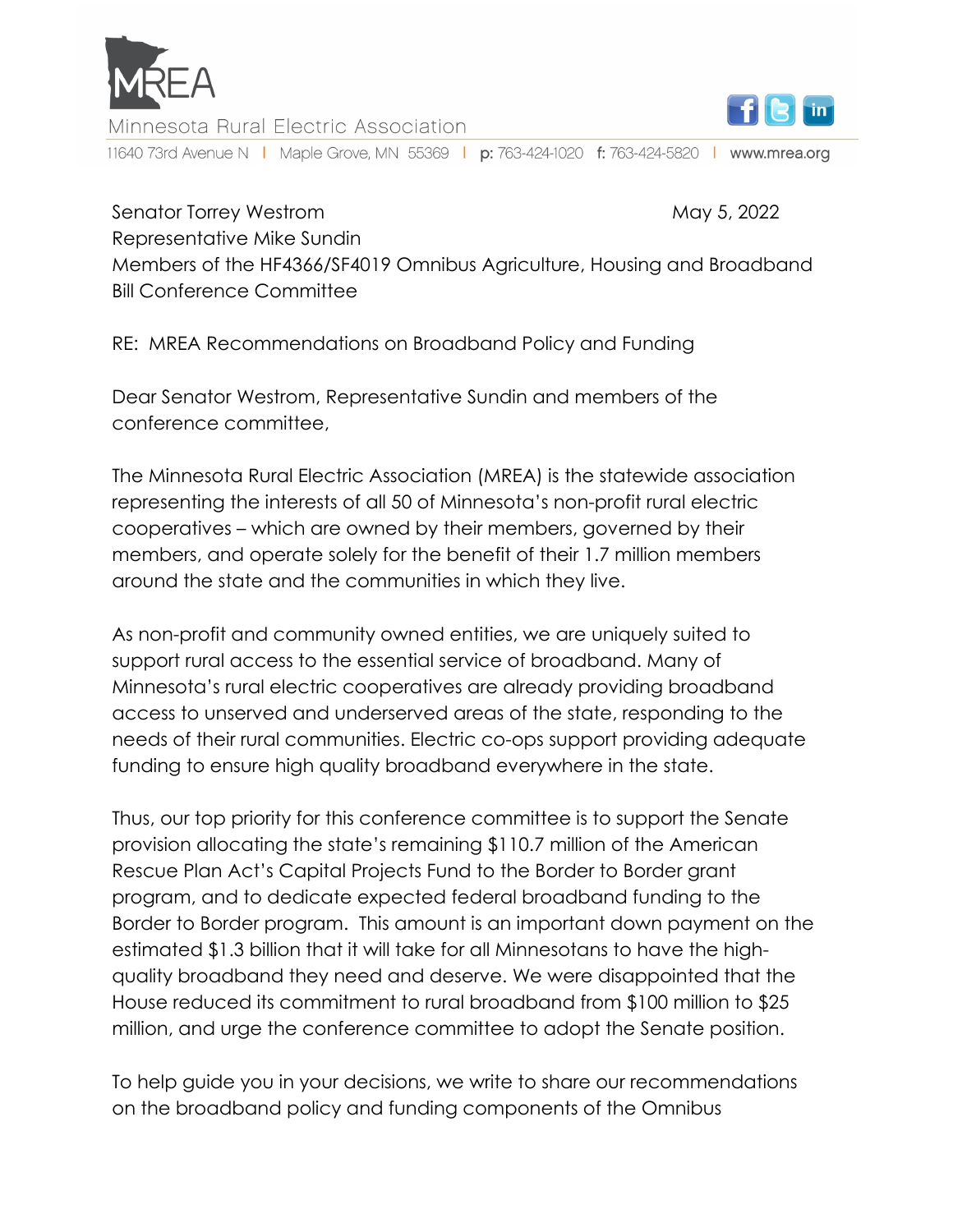Agriculture, Housing and Broadband legislation. For the committee's convenience, we provide page and line references to the revisor's side-byside that was prepared for the committee.

| <b>Provision</b>        | <b>MREA Position</b>                   | Page and                |
|-------------------------|----------------------------------------|-------------------------|
|                         |                                        | Line                    |
| Office of               | We support the requirement to have     | R1, House               |
| <b>Broadband</b>        | OBD provide a legislative report on    | side, 96.9 to           |
| Development             | Border to Border grants.               | 96.15                   |
| legislative report      |                                        |                         |
| <b>Grant deadline</b>   | We support a deadline to have all      | R1-R2, Senate           |
| for 2021                | Border to Border funds appropriated in | side, 25.26 to          |
| appropriation           | 2021 to be spent by end of 2026. We    | 26.14                   |
|                         | need to get these funds out into the   |                         |
|                         | field.                                 |                         |
|                         |                                        |                         |
| Lower                   | Areas of the state with lower          | R2-R3, Senate           |
| population              | population density are more costly to  | side, 26.15 to          |
| density pilot           | serve. We appreciate that both         | 26.26                   |
| program                 | bodies address this issue, and we      |                         |
|                         | prefer the Senate's approach.          |                         |
|                         |                                        |                         |
| <b>Border to Border</b> | Our top priority for this conference   | R <sub>3</sub> , Senate |
| appropriation           | committee is to support the Senate     | side, 26.28 to          |
|                         | provision allocating the state's       | 27.30                   |
|                         | remaining \$110.7 million of the       |                         |
|                         | American Rescue Plan Act's Capital     |                         |
|                         | Projects Fund to the Border-to Border  |                         |
|                         | Grant Program, and to dedicate         |                         |
|                         | expected federal broadband funding     |                         |
|                         | to the Border to Border program.       |                         |
|                         |                                        |                         |
| <b>Broadband</b>        | We support the appropriation to        | R <sub>3</sub> , Senate |
| mapping                 | ensure high quality maps to guide OBD  | side, 28.1 to           |
|                         | grant decisions.                       | 28.6                    |
|                         |                                        |                         |